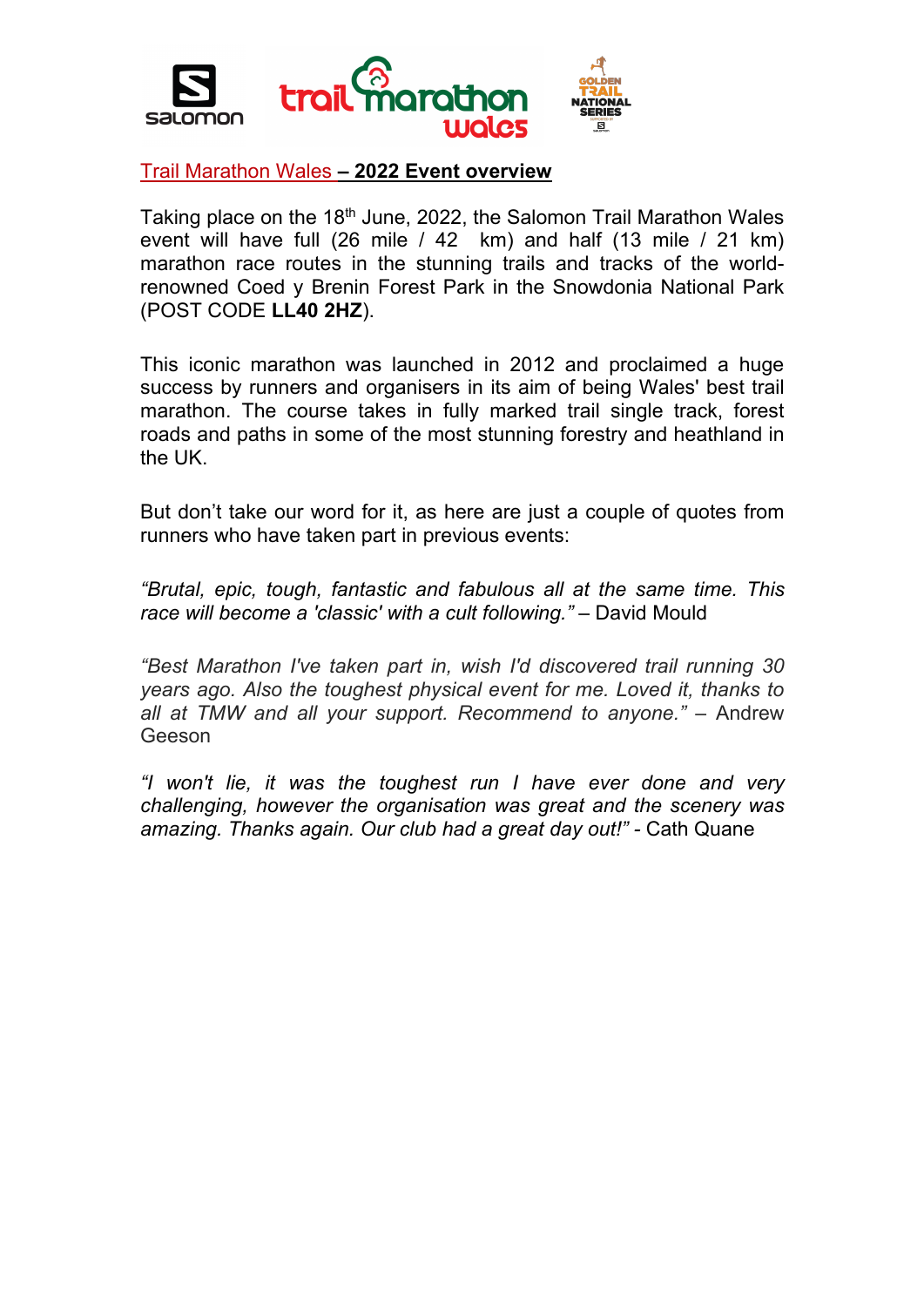# **Salomon TMW 2022 Weekend Programme**

## **Event timetable**

## **Friday 17th June, 2022**

- 3.00pm Registration opens for all events
- 6.00pm Salomon TMW Welcome Party opens
- 7.00pm Registration closes
- 7.30pm Salomon TMW Welcome Party ends

# **Saturday 18th June, 2022**

- 6.00am Event arena and car parking opens
- 6.30am Race Registration opens for all events
- 8.30am Race briefing Marathon
- 9.00am **Start of the 2022 Salomon Trail Marathon Wales**
- 9.30am Race Registration closes for all events
- 9.40am Race briefing Half Marathon
- 10.00am **Start of the 2022 Salomon Trail Marathon Wales Half**
- 11.20am First runners expected half marathon
- 12.00pm First runners expected in the full marathon
- 2.30pm Prize giving for all events takes place

## **Registration**

Registration will take place on Friday  $17<sup>th</sup>$  at the new Coed y Brenin VISITOR CENTRE from 3pm until 7pm. Registration will reopen from 6.30am until 9.30am on the morning of the race Saturday 18<sup>th</sup> June at the same location.

At registration you will be issued with your number, a goody bag (including brochures and event info for any future visits to the area), race t-shirt and Salomon momento.

## **Race maps will be displayed at the race registration as will your race number to help in the registration process.**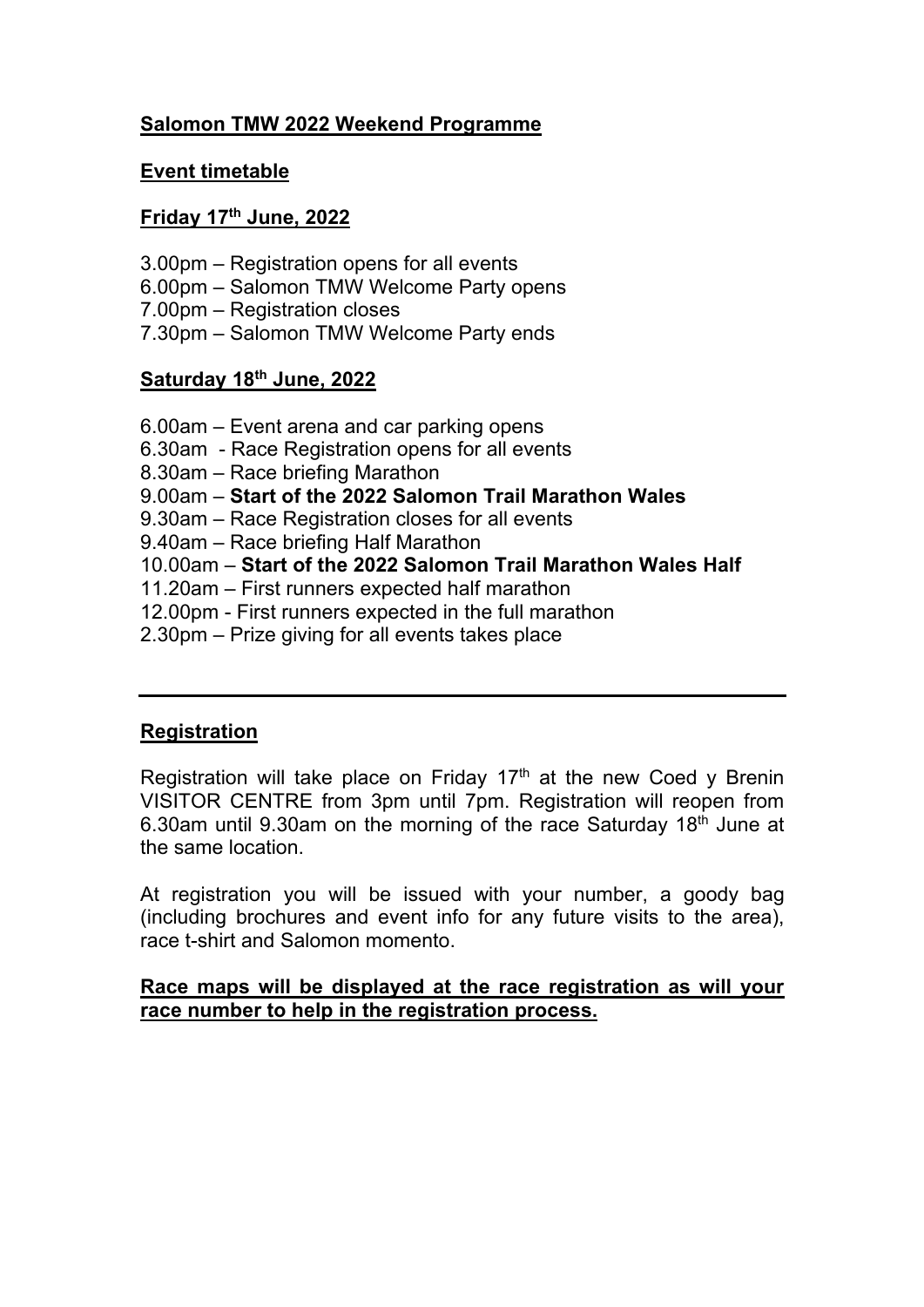#### **Car Parking**

## **PLEASE NOTE THAT ALL REGISTRATION TAKES PLACE AT THE VISITOR CENTRE, ALLOW AT LEAST 10 MINS TO WALK FROM THE OVERFLOW CAR PARK TO THE REGISTRATION AREA ON RACE DAY. (THIS IS WILL BE SIGNPOSTED FROM THE OVERFLOW CAR PARK)**

Payment for parking at Coed y Brenin is now via ANPR (Automatic Number Plate Recognition) and a barrier system. Payment is taken as you LEAVE the venue and you should use one of the number of payment stations via card or cash.

**NOTE:** We do have provisions to open out the car parking to the lower road of Coed y Brenin, if the overflow car park fills on race day, you will be directed to this area as and when the overflow park fills.

All are within easy walking distance of registration (lower road 10 minute walk). **Please be environmentally aware and try to share transport to the race wherever possible**, *we would encourage local runners especially to try and car share / obtain a lift.*

## **Trail Marathon Wales - Race Routes 2022**

The Trail Marathon Wales event is organised by trail runners, so every detail of the route has been devised and planned with the interests of the runners at heart and with a view to the whole event being memorable as an exciting occasion, but most memorable for a classic trail running route.

Once again we are excited that the whole of the event village, start / finish areas, registration, café and conveniences will all be based out of the two fantastic visitor centres at Coed y Brenin.

This will mean that the event will have an amphitheatre feel as the races start and finish within a naturally elevated viewing area for spectators, be more weather-proof if the elements are not kind to us on the day, and provide a morale-boosting run through for the marathon runners as they pass under the centre and head out onto their next 13 mile loop.

Firstly, this is Natural Resources Wales' land and we had to be sympathetic to the constraints of access in getting over 1000 runners on the day safely round the singletrack footpaths paths and forest roads of this famous forest. As with the last two years, we have a large amount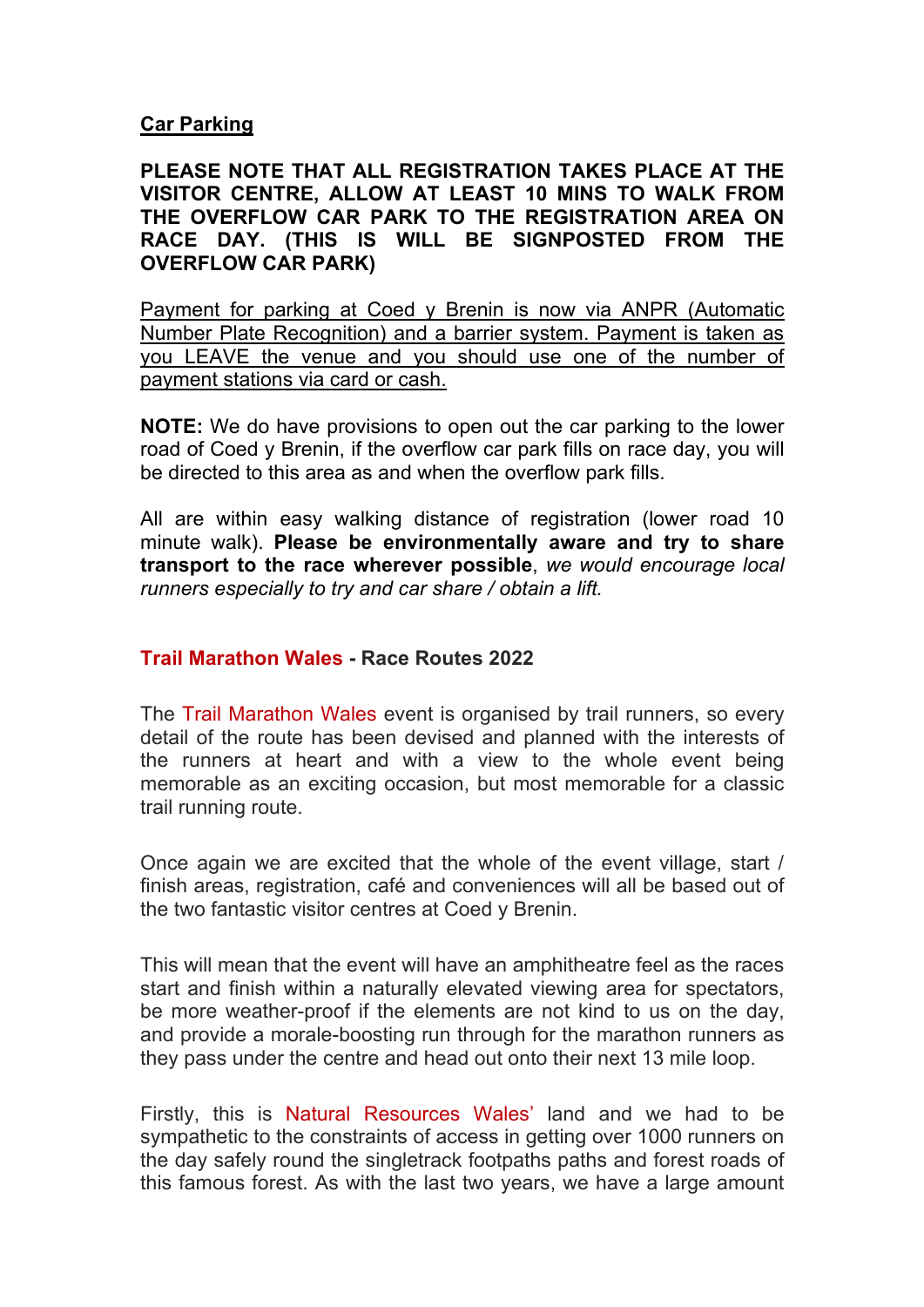of options when it comes to routes (Coed y Brenin spans about 9,500 acres), which sometimes can be a negative as opposed to a positive as the choice is vast!

In 2022 the marathon event will once again be a figure of eight route, which will see the first half of the marathon following the same course of that of the half marathon, returning to the visitor centre and then heading across under the A470 and onto the eastern side of Coed y Brenin.

The race will as ever be challenging (we are in the mountains of the Snowdonia National Park after all), with the overall elevation approximately 1200m the event is the toughest Salomon Trail Marathon Wales we have laid out yet!

**COMPULSORY KIT:** *Note that we do not have a compulsory kit list. However, please be prepared that in the advent of very unseasonal weather you may be asked to carry UPPER BODY COVER e.g minimum showerproof jacket. You will be advised on this at the race briefing on race day, so ensure you travel with this in mind.*

# **HALF MARATHON ROUTE DETAIL**

The **HALF MARATHON** race will start at **10.00AM** and the route will be marked with a mixture of **RED** Trail Marathon Wales arrows and **BLACK ARROWS ON A HI VIS** background along with **WHITE TRAIL MARATHON WALES** race tape (where required).

Trail Marathon Wales has no need for navigation skills. There will be mile markers throughout (as accurately placed as possible taking terrain into account) the event and all **significant junctions** will be marshaled.

However, remember that this is a trail race in a sometimes remote, forested area and **you are expected to keep your awareness about you** especially at junctions for the clear signs directing you.

Additionally the rest of the Coed y Brenin forest park is fully open to the public as usual, and much of the route passes on public path where although the race is signed may have other users (walkers especially) on it, please respect your fellow outdoor enthusiasts.

The way-marked half marathon route at Coed y Brenin provides much of the Salomon TMW Half Marathon race route and the first half of the Salomon TMW Full Marathon race route.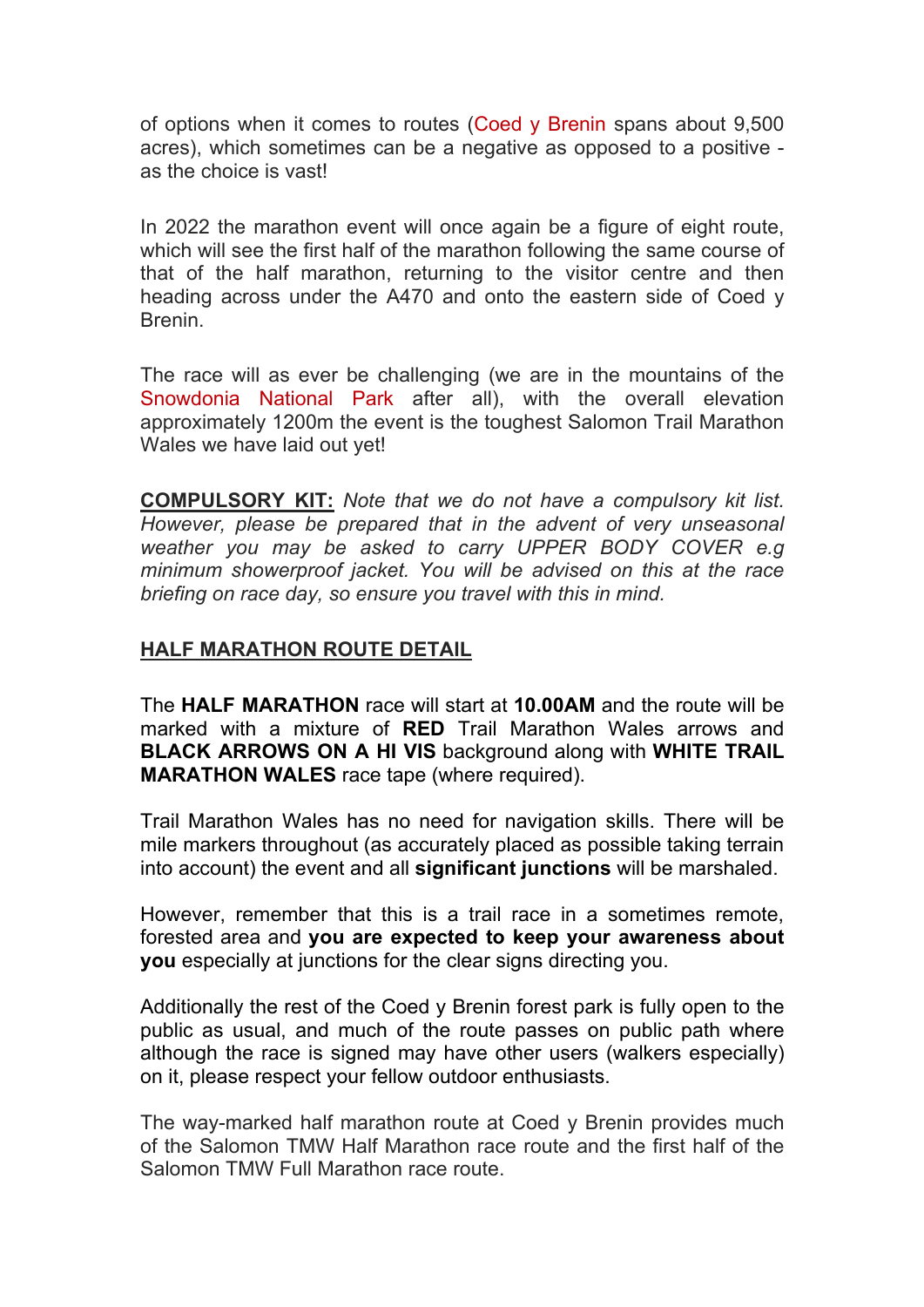The thought process of the Half Marathon route was that we needed to have a wide and open start to enable runners to sort themselves out before we hit any singletrack, so the first 4 miles is a steady mix of short elevation and gradual downhill. But, the first 600m of this new start will mean that runners will enter the walking path (enough for 2 runners wide) after just 250m of running.

## *Care must be taken to consider your fellow runners at this point, and remember you have a further 12.5 / 25.5 miles to run, so please no pushing / impeding on this section***.**

Once again the 2022 route includes a short excursion onto the Goldrush route after the Aerial Bridge section at around 4 miles and back down the old Karrimor route, rejoining the lower forest road and onto the Volcano trail.

Runners then run to the top tarmac road, before turning sharp right an along to the large feed station at 6 miles. The race follows much of the Volcano trail and the sharp descent to the Afon Eden area. The race then follows the lower Afon Eden forest road with its wonderfully river valley views and the mighty Cader Idris ahead.

You are then onto the 8 mile point, the sharp, singletrack descent (lots of fun!) through Ty'n y Groes and THE trees of Coed y Brenin (the King and the Champion), the Ty'n y Groes feed station at approx. 10 miles before returning towards to Visitor Centre, the bailey bridge crossing at Pont Caen Coed and the infamous 'sting in the tail climb' that will live long in the memory!

**NOTE:** *The Tyn y Groes Coed y Brenin area (around mile 10 in both races) you will cross MTB trails PLEASE BE AWARE at these junctions as this is a live area for mountain bikers. It will be signed CAUTION CYCLISTS as will the MTB trail signed CAUTION RUNNERS*

To enable the runners to return to the Visitor Centre finish area runners are directed to a lovely sharp descent in the Cefn Deuddwr area and the orienteering path to the bottom Afon trail road. *NOTE this path is a little uneven and has a few little hidden rocks and needs extra care.*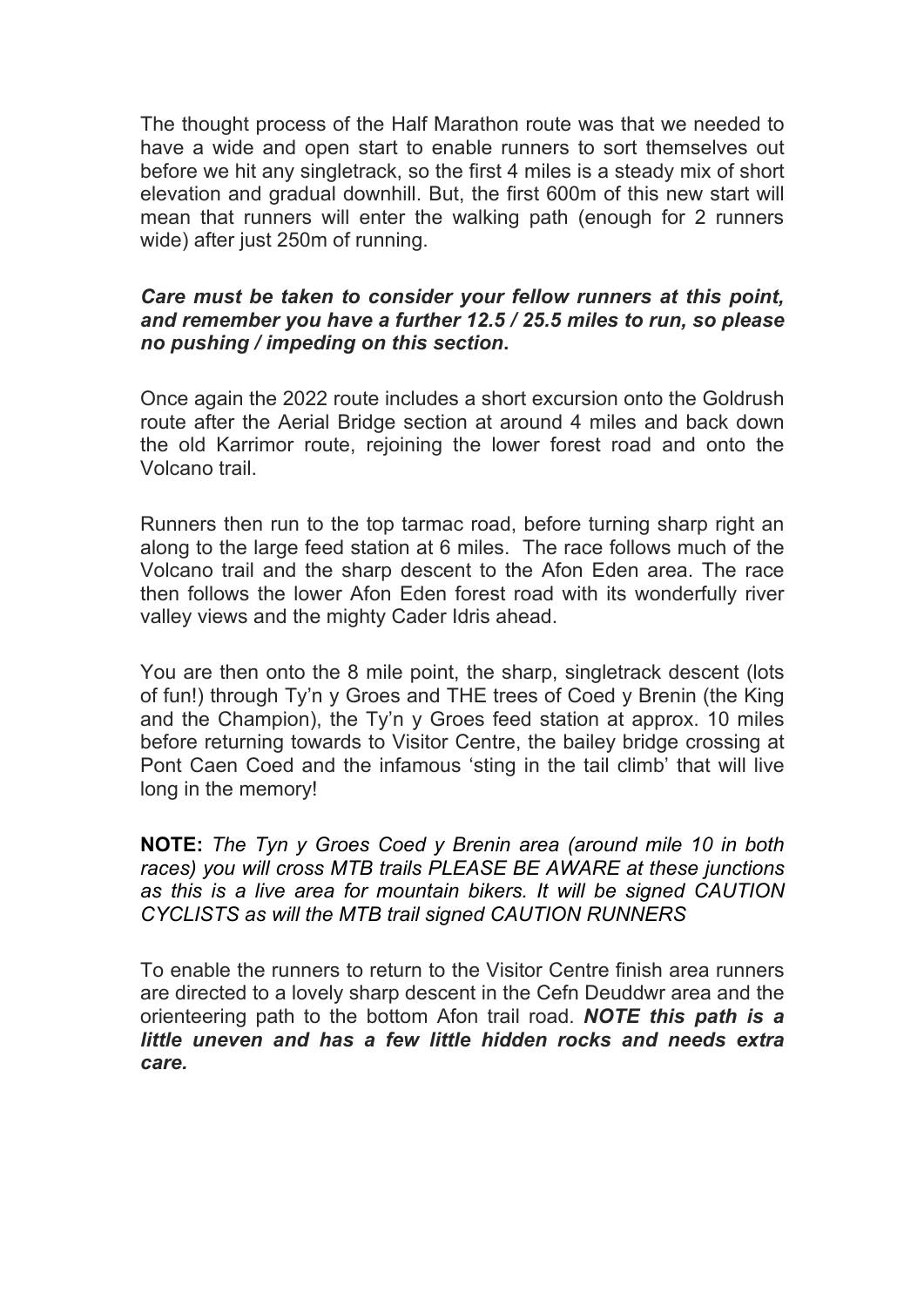As you enter the last descent into the finish you will also have to cross the **TWO MTB** out routes, these will be marshaled and marked, however please be vigilant and listen out for any direction from those marshals.

Additionally we will have some **GOFAL / CARE** boards on display too, which indicate that extra care should be taken by runners in these areas, especially if we have witnessed wet weather before and or during the race.

The Salomon TMW Strava link is below – (*PLEASE NOTE routes were measured with THREE GPS systems, those of Suunto, Garmin and Strava. The mean average was 13.4 miles with 600m of elevation, which we hope you will agree is accurate enough given some runners will choose different lines and so on*)

STMW half http://www.strava.com/activities/141371783

# **FUEL STATIONS HALF MARATHON**

Though TMW does not require the runner to carry his / her own fuel for the event, we still recommend that runners ensure that they are happy with their own personal fuel requirements prior to the race. **Also each participant will be provided with a free of charge gel courtesy of event partner Torq, with the intention that you carry this with you on race day.** 

There will be two fuel stations on the half marathon route, these will be at approximately 6 and 10 miles. *In the advent of very hot weather a water station will also be placed at round 3 miles.*

Essentially, water stations will be just that. A chance to hydrate and have a drink, refill your bottle or pack if you have one. Fuel stations will have **water, electrolyte drink, gels and bananas (mile 10 only)**.

## **FULL MARATHON ROUTE DETAIL**

The **MARATHON** race will start at **9.00AM** and the route will be marked with a mixture of **RED** Trail Marathon Wales arrows and **BLACK ARROWS ON A HI VIS** background along with **WHITE TRAIL MARATHON WALES** race tape. Avenues of tape may also be used in tree-lined areas to make the route even more obvious.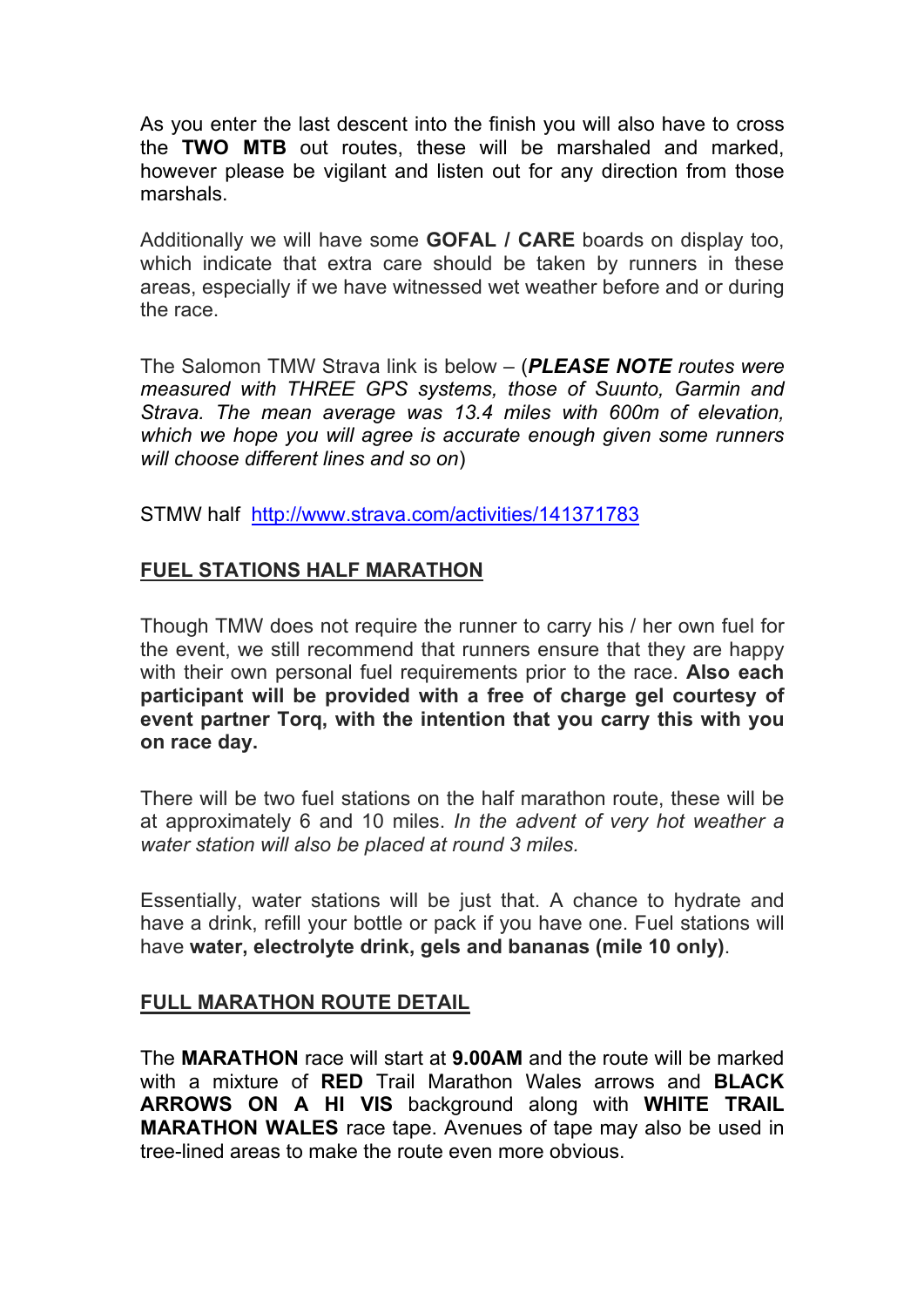Salomon Trail Marathon Wales has no need for navigation skills. There will be mile markers throughout (as accurately placed as possible taking terrain into account) the event and all **significant junctions** will be marshaled.

However, remember that this is a trail race in a sometimes remote, forested area and **you are expected to keep your awareness about you** especially at junctions for the clear signs directing you.

Additionally the rest of the Coed y Brenin forest park is fully open to the public as usual, and much of the route passes on public path where although the race is signed may have other users (walkers especially) on it, please respect your fellow outdoor enthusiasts.

The way-marked half marathon route at Coed y Brenin provides much of the Salomon TMW Half Marathon race route and the **first half of the Salomon TWM Full Marathon race route**.

The thought process of the Marathon route was that we needed to have a wide and open start to enable runners to sort themselves out before we hit any narrow singletrack, so the first 4 miles is a steady mix of short elevation and gradual downhill.

NOTE: the first 600m of this new start will mean that runners will enter the walking path (enough for 2 runners wide) after just 250m of running.

## *Care must be taken to consider your fellow runners at this point, and remember you have a further 12.5 / 25.5 miles to run, so please no pushing / impeding on this section.*

Once again the 2022 route includes a short excursion onto the Goldrush route after the Aerial Bridge section at around 4 miles and back down the old Karrimor route, rejoining the lower forest road and onto the Volcano trail.

Runners then run to the top tarmac road, before turning sharp right an along to the large feed station at 6 miles. The race follows much of the Volcano trail and the sharp descent to the Afon Eden area. The race then follows the lower Afon Eden forest road with its wonderfully river valley views and the mighty Cader Idris ahead.

You are then onto the 8 mile point, the sharp, singletrack descent (lots of fun!) through Ty'n y Groes and THE trees of Coed y Brenin (the King and the Champion), the Ty'n y Groes feed station at approx. 10 miles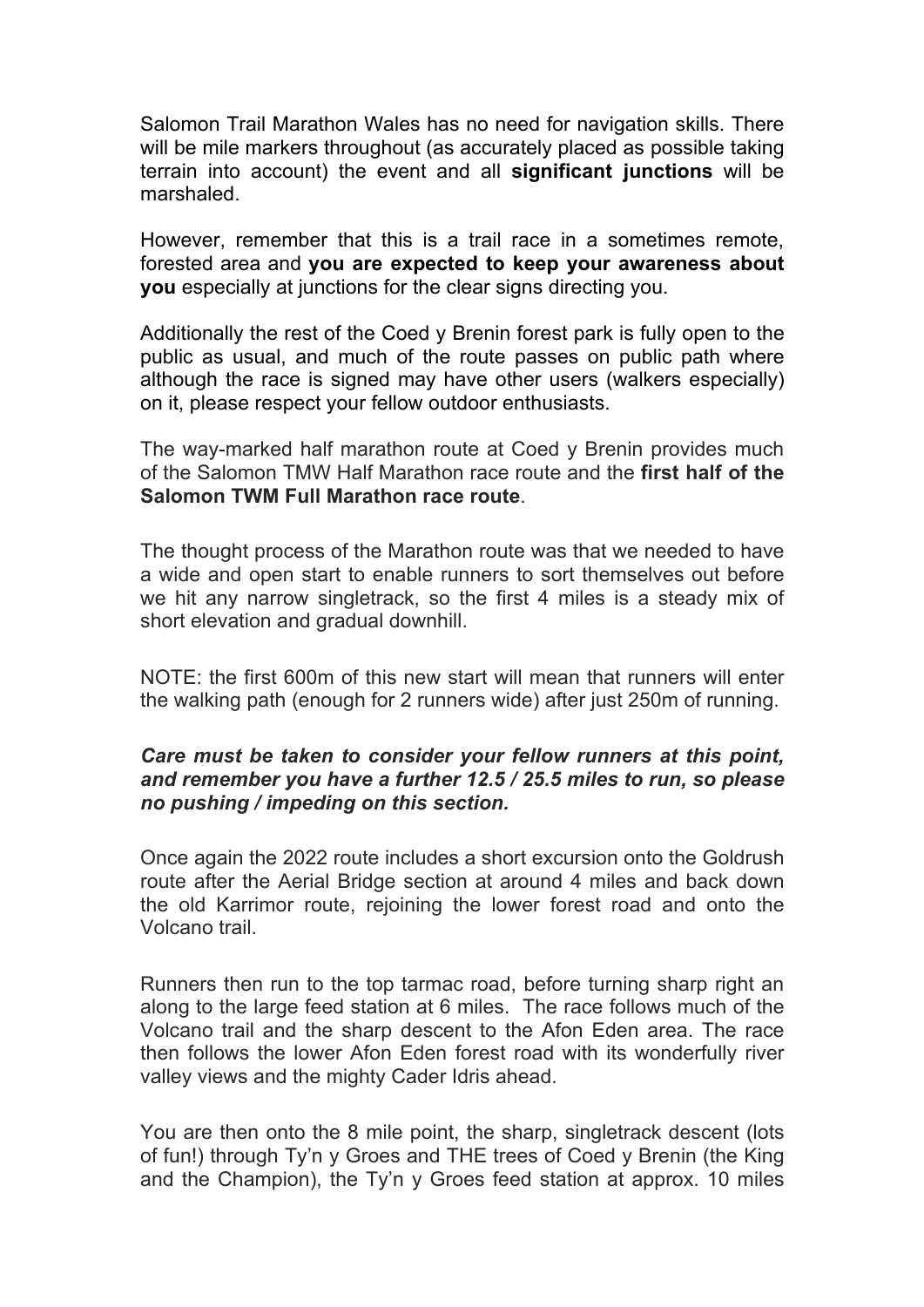before returning towards to Visitor Centre, the bailey bridge crossing at Pont Caen Coed and the infamous 'sting in the tail climb' that will live long in the memory!

**NOTE:** *The Tyn y Groes Coed y Brenin area (around mile 10 in both races) you will cross MTB trails PLEASE BE AWARE at these junctions as this is a live area for mountain bikers. It will be signed CAUTION CYCLISTS as will the MTB trail signed CAUTION RUNNERS*

To enable the runners to return to the Visitor Centre finish area runners are directed to a lovely sharp descent in the Cefn Deuddwr area and the orienteering path to the bottom Afon trail road. *NOTE this path is a little uneven and has a few little hidden rocks and needs extra care.*

As you enter the last descent into the finish you will also have to cross the **TWO MTB** out routes, these will be marshaled and marked, however please be vigilant and listen out for any direction from those marshals.

Additionally we will have some **GOFAL / CARE** boards on display too, which indicate that extra care should be taken by runners in these areas, especially if we have witnessed wet weather before and or during the race.

Marathon runners will then enter the race village and at this point **YOU WILL BE SPLIT FROM THE HALF MARATHON FINISHERS AND DIRECTED ONTO THE SECOND HALF OF THE MARATHON ROUTE**, passing below the visitor centre and off onto the eastern side of Coed y Brenin.

The first part of the second half of the race follows the Tarw Du underpass then at around 14 miles you will enjoy an excursion onto the old Nature Trail at Maesgwm. This section particularly enjoyable as you run by the River Eden and zig-zag through the trees.

**NOTE:** Due to severe storm damage over the winter of 2022 the race route now follows the tarmac road for 200 metres instead of the forest paths after the Maesgwm excursion, at around 14.7 miles. **You will be clearly directed at this point.**

The race then climbs towards Maesgwm farm here you will past the exit of the Rocky Horror singletrack to the top forest road and feed station 4 at 16.5 miles.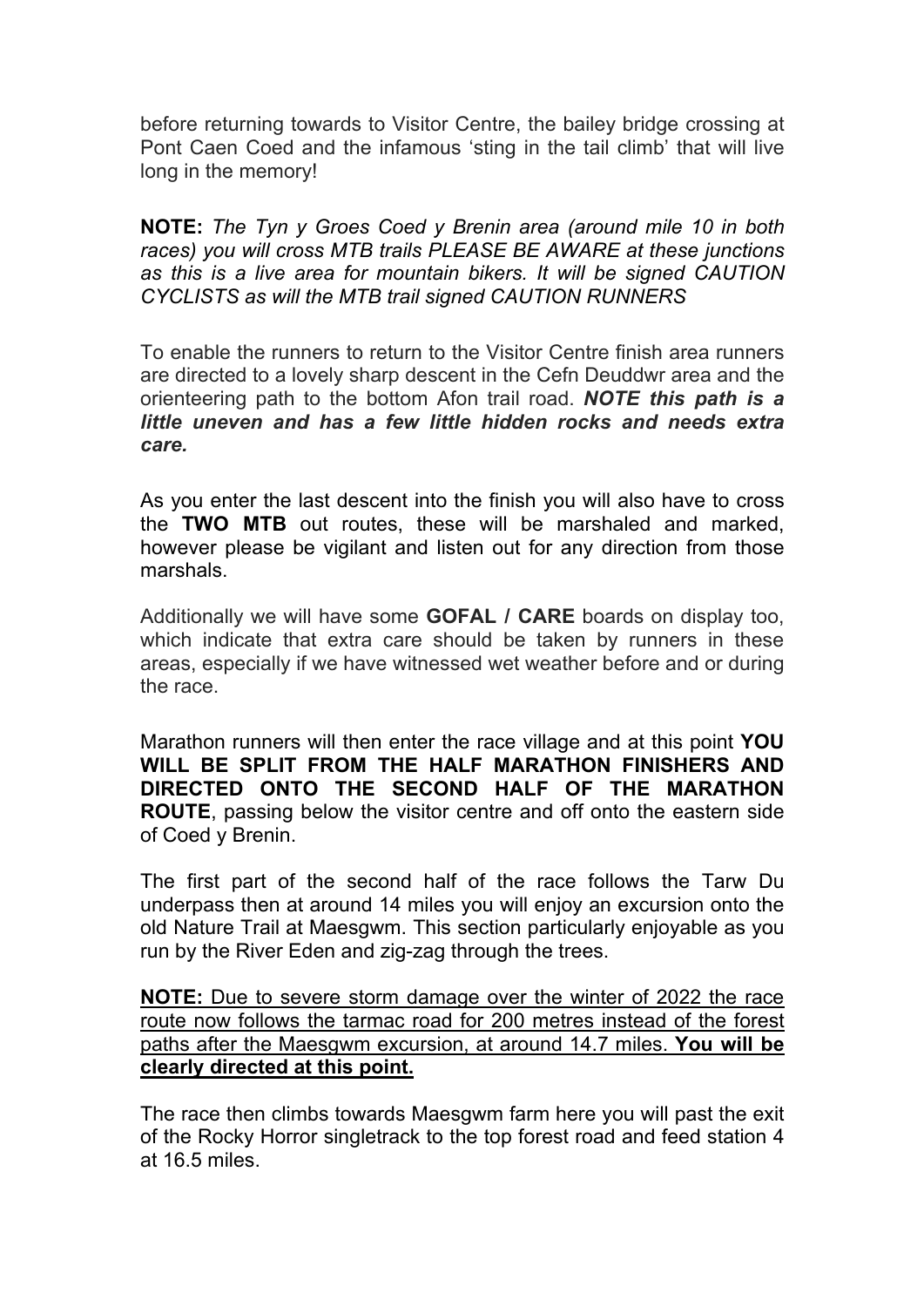Although this is a relatively long stretch of forest road, this part of the route offers a different perspective with views of Cader Idris and the Rhinogau mountain ranges (fair weather permitting!)

The route then journeys down towards the Goetre area of Coed y Brenin / Ganllwyd and feed station 5 at mile 19. At this point you will climb to begin the natural forested area of Coed Ganllwyd.

**NOTE** this part of the route has some wonderful descents and singletrack but has rocks and routes underfoot on the footpaths. Additionally we will have some **GOFAL / CARE** boards on display too, which indicate that extra care should be taken by runners in these areas, especially if we have witnessed wet weather before and or during the race.

After leaving Coed Ganllwyd the race then climbs steadily on some tricky, but enjoyable singltrack footpaths and onto the top part of the second half of the race. From here you will have around 4 miles to run, and you will encounter a mixture of forest road and singletrack, with feed station 6 at mile 22.5 and a final additional water station at around mile 24.

You will then descend back to the A470 underpass and return the ace arena, with the Animal Puzzle Trail and the final 200m up the finish!

Strava links below – (*PLEASE NOTE routes were measured with THREE GPS systems, those of Suunto, Garmin and Strava. The mean average was 13.4 miles and 13.0 miles totaling 26.4 miles, which we hope you will agree is accurate enough given some runners will choose different lines and so on*)

STMW first half http://www.strava.com/activities/141371783

STMW second half https://www.strava.com/activities/598899437

# **FUEL STATIONS – FULL MARATHON**

Though TMW does not require the runner to carry his / her own fuel for the event, we still recommend that runners ensure that they are happy with their own personal fuel requirements prior to the race. **Also each participant will be provided with a free of charge gel courtesy of event partner Torq, with the intention that you carry this with you on race day.**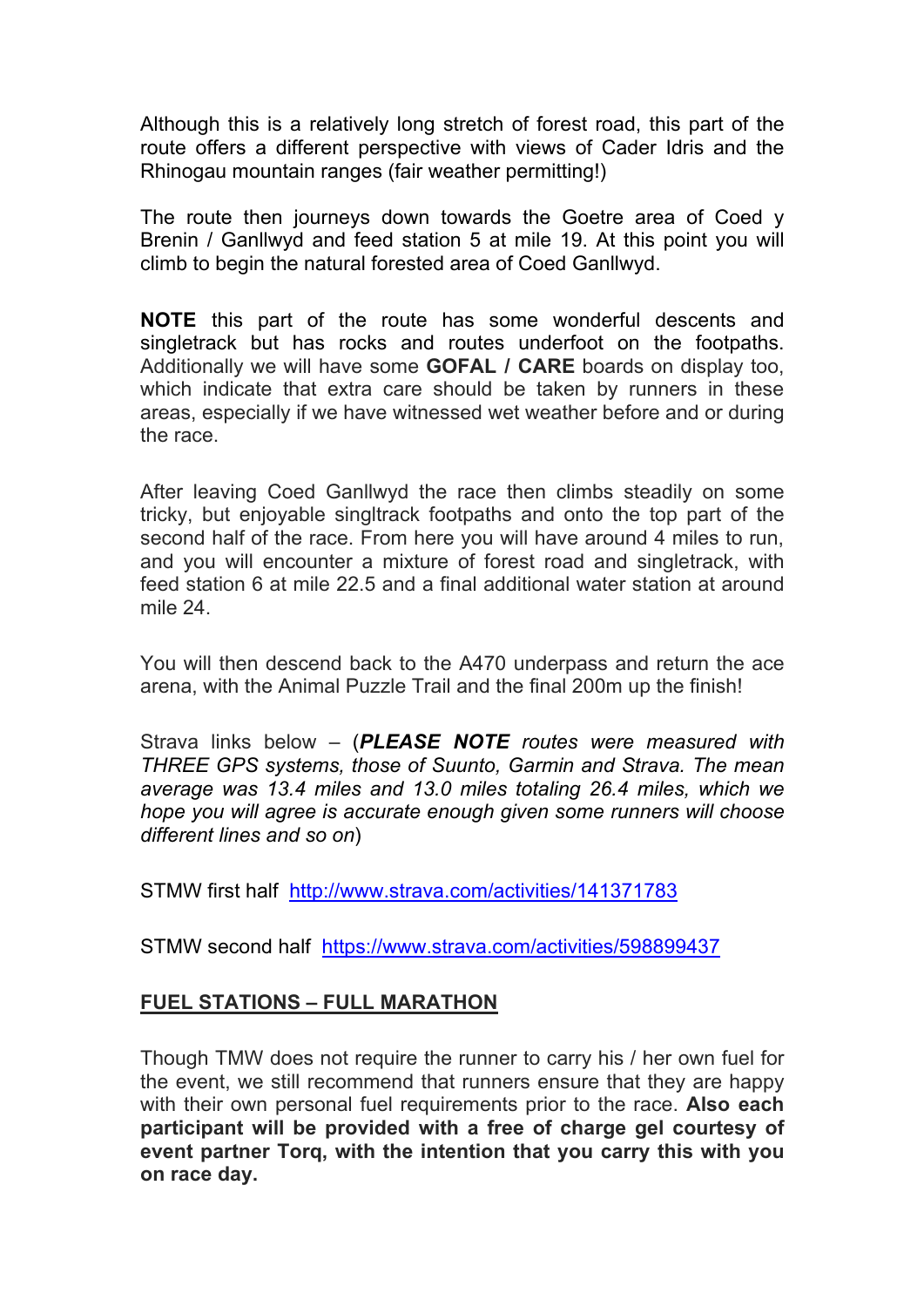There will be three fuel stations on the first half marathon route, these will be at approximately 6, 10 miles and 13 miles.

*In the advent of very hot weather a water station will also be placed at round 3 miles.*

Essentially, water stations will be just that. A chance to hydrate and have a drink, refill your bottle or pack if you have one. Fuel stations will have **water, electrolyte drink, gels and bananas (mile 10 and 19 only)**.

As you enter the start / finish / transition areas at approx. 13 miles there will be a large feed station. Additional Marathon feed stations will then be located at 16.5 miles (water only), 19 miles, 22.5 miles and a final water station at 24 miles.

## **Additional Race Information**

Your number must be clearly visible at all times during the race and you are reminded that failure to wear your timing chip will result in you being omitted from the results.

## **Full results will be available after the race on the TDL Event Services website.**

*We are also obliged to tell you that under Welsh Athletics rules the irresponsible use of headphones whilst racing could result in disqualification*, *but headphones are not banned at this event.*

**Please Note:** We have a cut off time at 3 hours 35 mins for 13 miles (halfway) and 5 hours 30mins for 20 miles, runners will be advised how they are progressing in respect of this as the race progresses.

\* *This is in the interests of staff safety too as marshals could have been in place for longer than this, and if the weather is inclement we must think about their safety too.*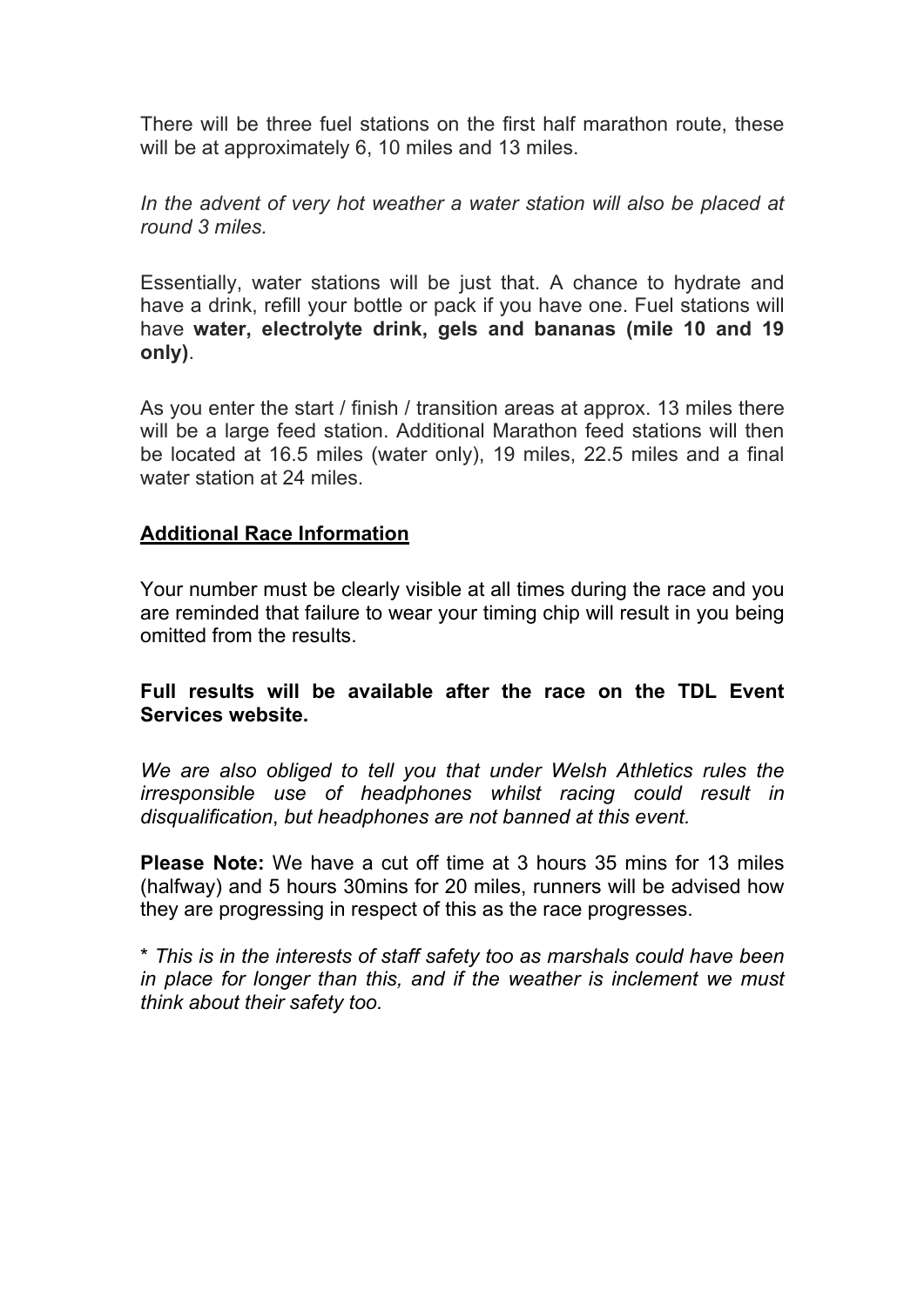# **Full and Half Marathon directional board**



# **Additional directional board half and full marathon**



Should runners wish to **retire** from the race for medical, please **report to your nearest marshal** who will then radio in, we would also advise that you inform race control upon returning to the Race Village if possible.

**NOTE:** we do not provide a *broom wagon* service at Salomon Trail Marathon Wales so please be aware that non-medical retirees due to being tired will not be untitled to a lift back to the race village as a medical case would be, but we will do our best to aid you with the various vehicles working on race support.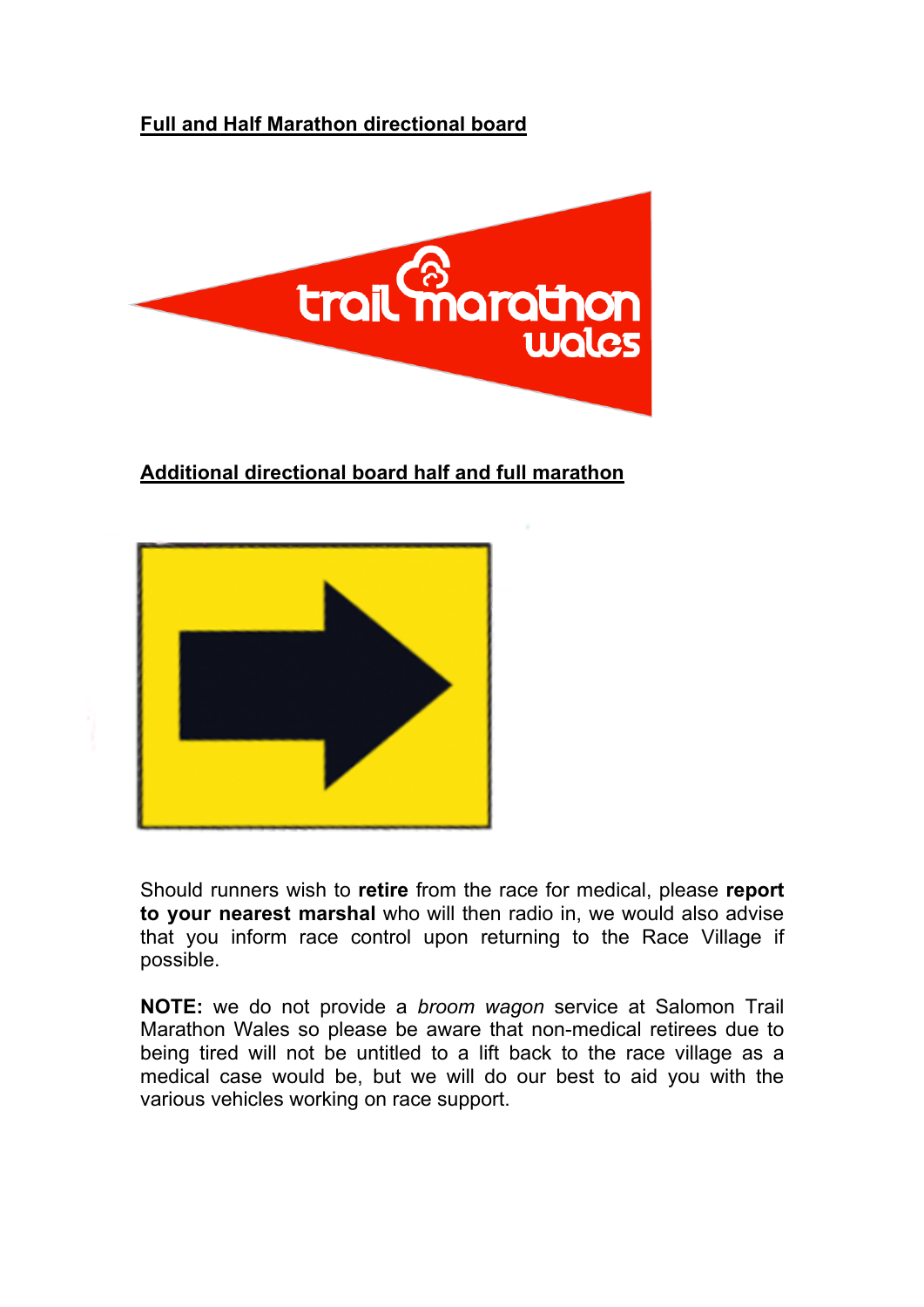# **SOUTH SNOWDONIA MOUNTAIN RESCUE**

Once again this year we will have the expert local knowledge and safety back-up from the local South Snowdonia Mountain rescue team. Team Leader Rob Mackintosh and a team of around 16 members including 4x4 vehicles and an ambulance will be dotted around the route, and at major descent areas, for your peace of mind!

## **Race presentation**

The prize giving for the Salomon Trail Marathon Wales 2022 will take place in the Race Village area (exact location to be decided taking the weather into consideration).

With prizes from Salomon, Buff, and Torq, bespoke trophies by Signs Workshop and ceramic plaques by local sculptors Ddraig Dipsy Dragon, 2022 will see a total fund of almost £2000!

Timings will be as close to 2.30pm as possible as and when results are fully available.

Category winners will presented as follows.

## **Marathon prize categories**

Open first 5 men Open first 5 women

1st M40 1st M50 1st M60 1st M70

1st W40 1st W50 1st W60 1st W70

## **Half marathon prize categories**

Open first 3 men Open first 3 women 1st M40 1st M50 1st M60